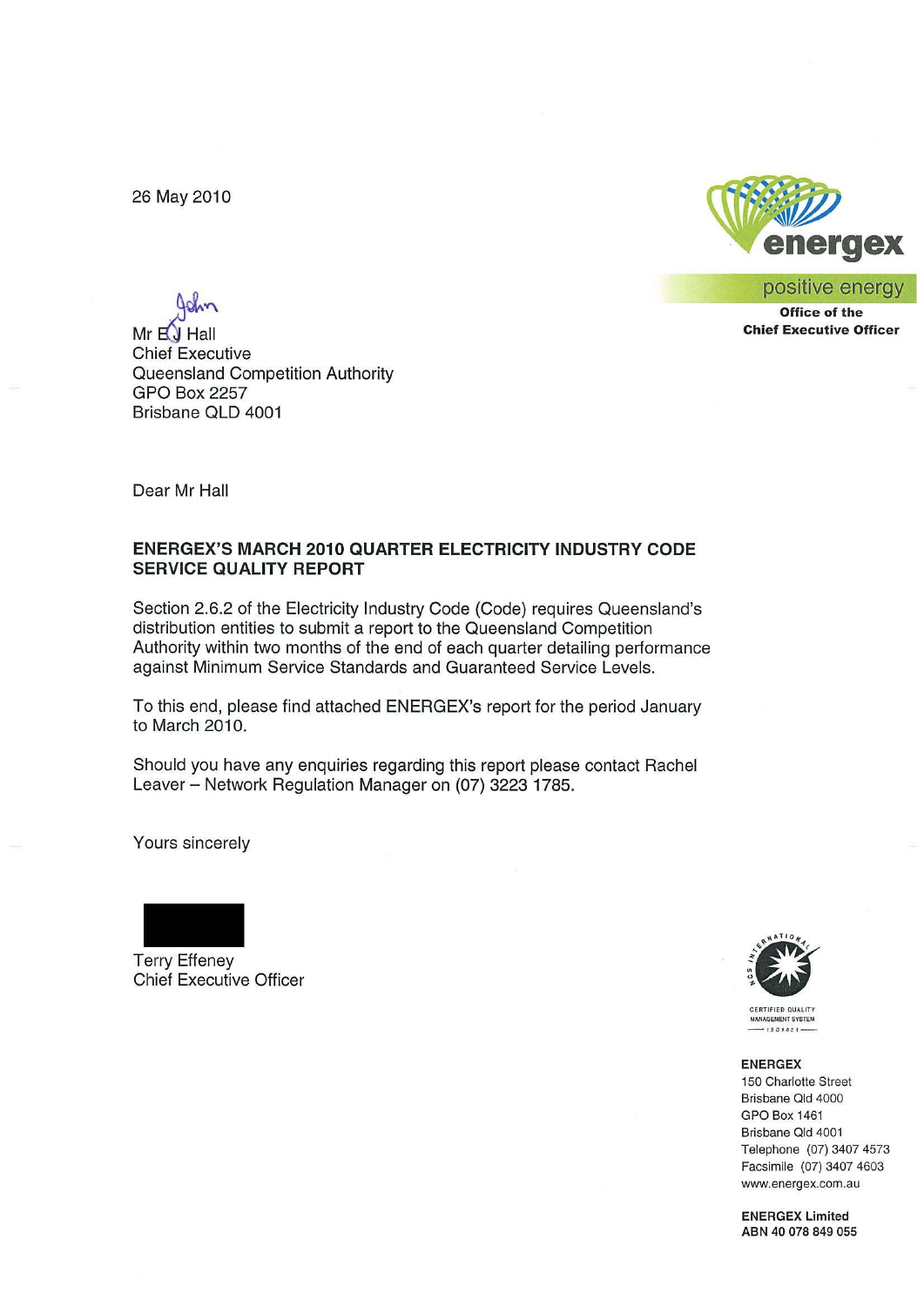# **ELECTRICITY INDUSTRY CODE QUARTERLY REPORT**

# **JANUARY TO MARCH 2010**

May 2010

ENERGEX LIMITED ABN 40 078 849 055

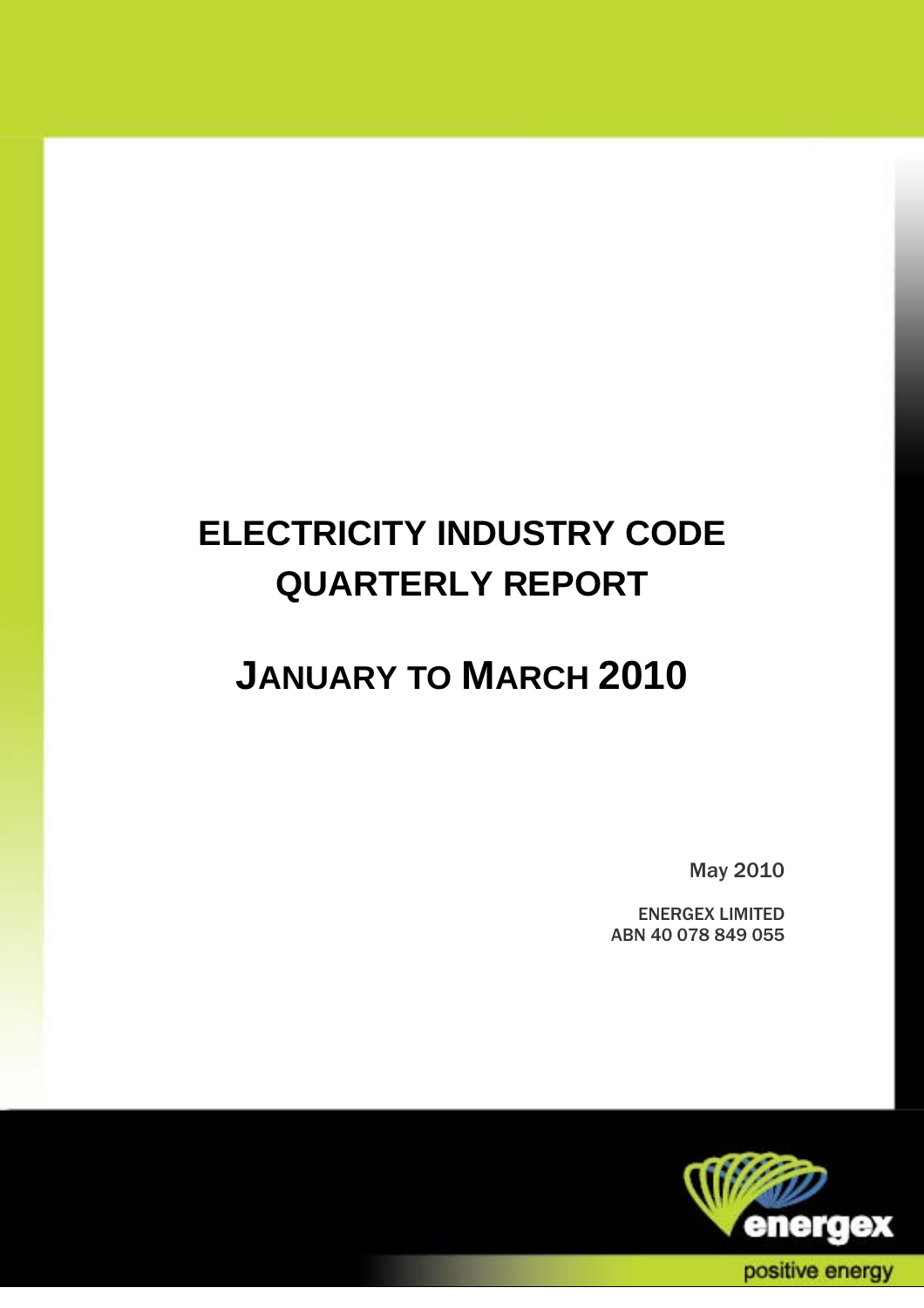

## **TABLE OF CONTENTS**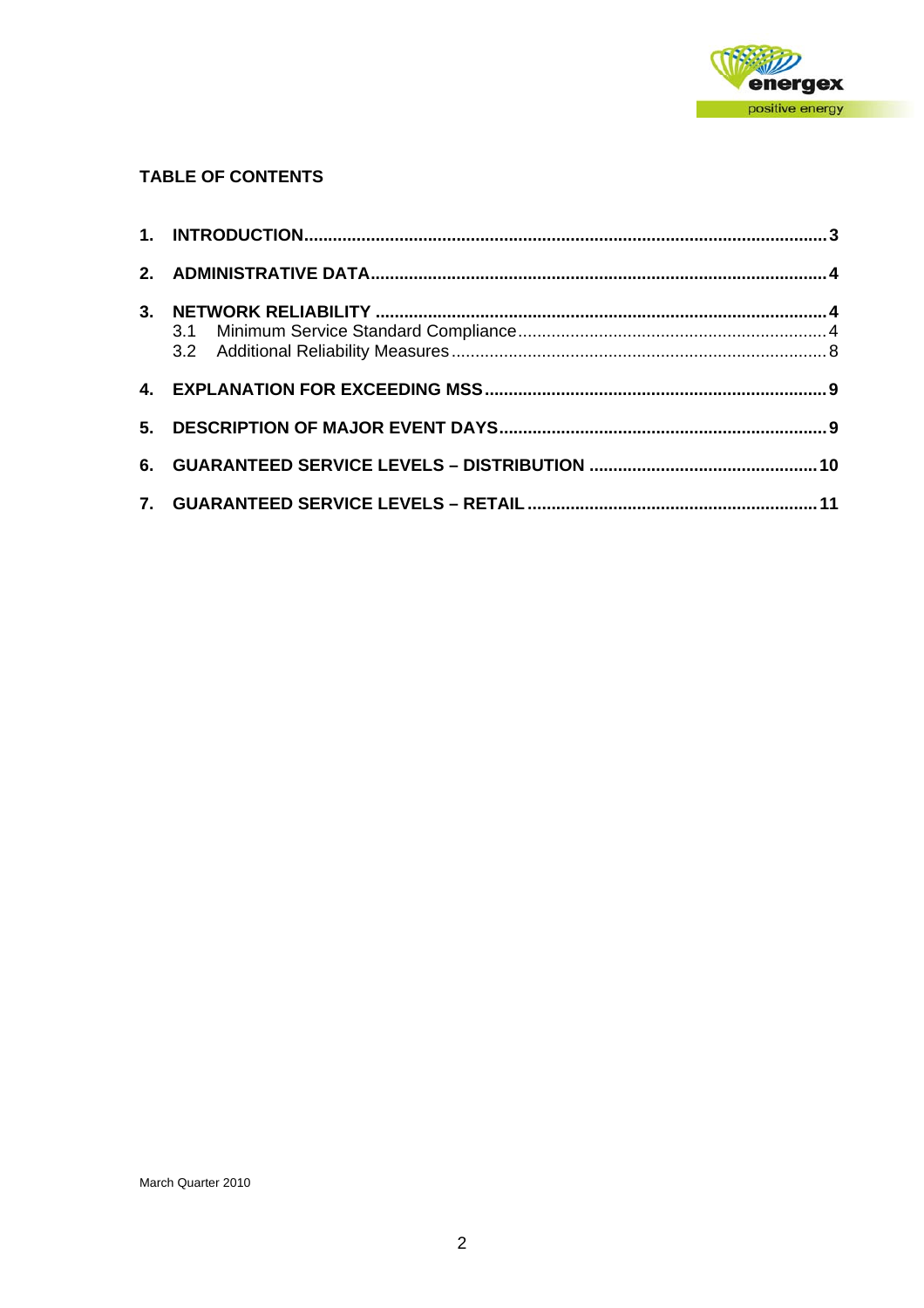

# **1. INTRODUCTION**

In response to the recommendations from the Electricity Distribution Service Delivery (EDSD – also referred to as the Somerville Report) inquiry, the Queensland Government introduced the Queensland Electricity Industry Code (Industry Code) under the *Electricity Act 1994* in January 2005.

Clause 2.6.2 of the Industry Code requires Queensland's distribution entities to submit to the Queensland Competition Authority (QCA) a report within two months of the end of each quarter detailing the following:

- i. compliance with minimum service standards outlined in clause 2.4 of the Industry Code, including:
	- (a) performance against the SAIDI and SAIFI limits, by feeder type, including those interruptions listed in clause 2.4.3 of the Industry Code;
	- (b) performance against the SAIDI and SAIFI limits, by feeder type, excluding those interruptions listed in clause 2.4.3 of the Industry Code;
	- (c) details of the interruptions excluded under clause 2.4.3, including the number of minutes and interruptions excluded by feeder type and category of exclusion;
	- (d) description of any major event days; and
	- (e) the explanation of reasons for the distribution entity exceeding (where applicable) those minimum service standards and proposals to improve performance;
- ii. compliance with the guaranteed service levels (GSLs), including:
	- (a) the number of GSL payments given by category and the amount of such rebates;
	- (b) the number of GSL payment claims by category; and
	- (c) the number of rejected GSL payment claims by category; and
- iii. any other matter reasonably notified by the QCA.

The reported information is for the period January to March 2010 and the financial year to date figures as at the end of March 2010.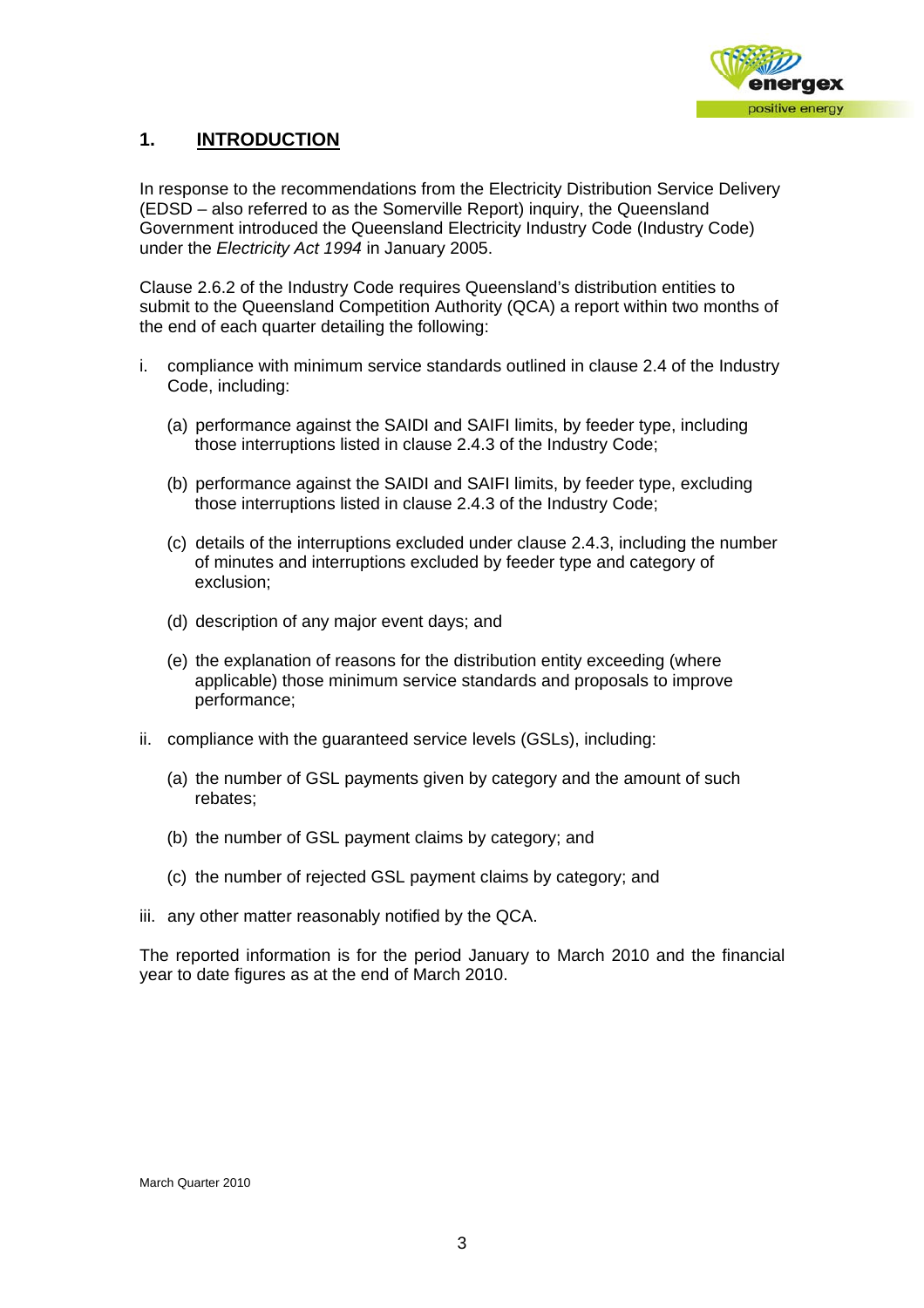

# **2. ADMINISTRATIVE DATA**

| <b>Measure</b>                               | Units | Value                  |
|----------------------------------------------|-------|------------------------|
| <b>Distribution Network Service Provider</b> | name  | <b>ENERGEX Limited</b> |
| First day of reporting period                | date  | $01 - 01 - 2010$       |
| Last day of reporting period                 | date  | 31-03-2010             |

# **3. NETWORK RELIABILITY<sup>1</sup>**

# **3.1 Minimum Service Standard Compliance**

| <b>Measure</b>                                                        | <b>March Quarter 2010</b> | <b>Financial year to date</b> | <b>MSS</b><br>2009-10 |
|-----------------------------------------------------------------------|---------------------------|-------------------------------|-----------------------|
| <b>System Average Interruption Duration Index (SAIDI) - (minutes)</b> |                           |                               |                       |
| Total (Including Exclusions & Major Event Days <sup>2</sup> )         | 37.501                    | 121.298                       |                       |
| Central business district                                             | 0.149                     | 1.147                         |                       |
| Urban                                                                 | 26.045                    | 82.588                        |                       |
| Short rural                                                           | 71.849                    | 235.642                       |                       |
| Long rural                                                            | na                        | na                            |                       |
| <b>Generation &amp; Transmission</b>                                  | 0.000                     | 0.988                         |                       |
| Central business district                                             | 0.000                     | 0.000                         |                       |
| Urban                                                                 | 0.000                     | 0.604                         |                       |
| Short rural                                                           | 0.000                     | 2.112                         |                       |
| Long rural                                                            | na                        | na                            |                       |

<sup>1</sup> Results effective as at 29 April 2010. The reliability statistics include single loss of supply events as required under the Code's definition of an interruption. Calculated reliability measures have been rounded.<br><sup>2</sup> This reliability statistic is an overall nature

This reliability statistic is an overall network number i.e. is a weighted summation of the reliability results for CBD, Urban and Short Rural components of ENERGEX's network.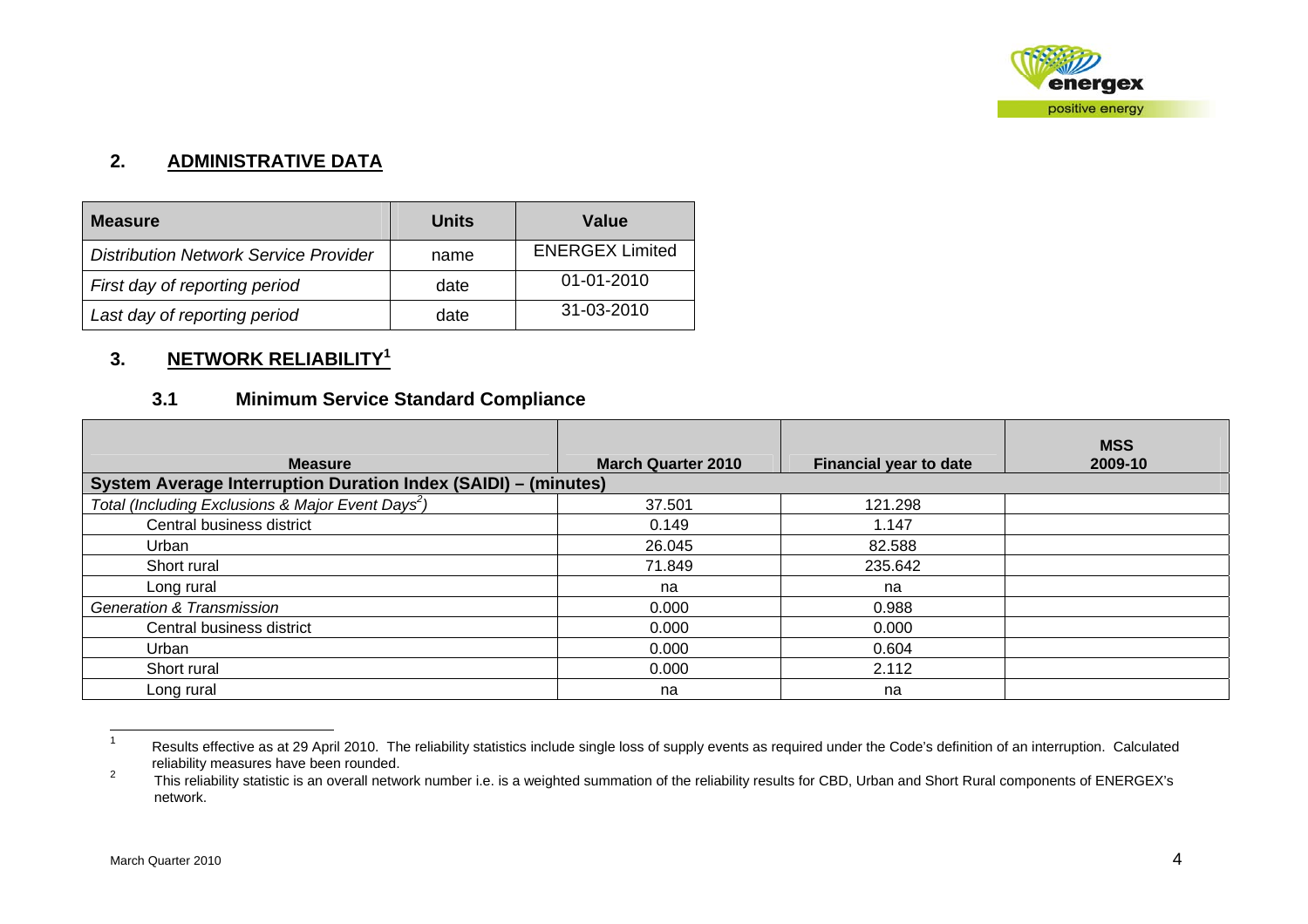

| <b>Measure</b>                            | <b>March Quarter 2010</b> | <b>Financial year to date</b> | <b>MSS</b><br>2009-10 |
|-------------------------------------------|---------------------------|-------------------------------|-----------------------|
| <b>NEMMCO</b> direction                   | 0.000                     | 0.000                         |                       |
| Central business district                 | 0.000                     | 0.000                         |                       |
| Urban                                     | 0.000                     | 0.000                         |                       |
| Short rural                               | 0.000                     | 0.000                         |                       |
| Long rural                                | na                        | na                            |                       |
| Automatic load shedding                   | 0.000                     | 0.000                         |                       |
| Central business district                 | 0.000                     | 0.000                         |                       |
| Urban                                     | 0.000                     | 0.000                         |                       |
| Short rural                               | 0.000                     | 0.000                         |                       |
| Long rural                                | na                        | na                            |                       |
| <b>Customer Caused Interruptions</b>      | 0.089                     | 0.164                         |                       |
| Central business district                 | 0.000                     | 0.000                         |                       |
| Urban                                     | 0.012                     | 0.111                         |                       |
| Short rural                               | 0.320                     | 0.325                         |                       |
| Long rural                                | na                        | na                            |                       |
| Authorised Interruption for Public Safety | 0.000                     | 1.170                         |                       |
| Central business district                 | 0.000                     | 0.000                         |                       |
| Urban                                     | 0.000                     | 0.175                         |                       |
| Short rural                               | 0.000                     | 4.090                         |                       |
| Long rural                                | na                        | na                            |                       |
| <b>Major Event Days</b>                   | 0.000                     | 20.131                        |                       |
| Central business district                 | 0.000                     | 0.000                         |                       |
| Urban                                     | 0.000                     | 8.799                         |                       |
| Short rural                               | 0.000                     | 53.215                        |                       |
| Long rural                                | na                        | na                            |                       |
| Total exclusions                          | 0.089                     | 22.453                        |                       |
| Central business district                 | 0.000                     | 0.000                         |                       |
| Urban                                     | 0.012                     | 9.688                         |                       |
| Short rural                               | 0.320                     | 59.742                        |                       |
| Long rural                                | na                        | na                            |                       |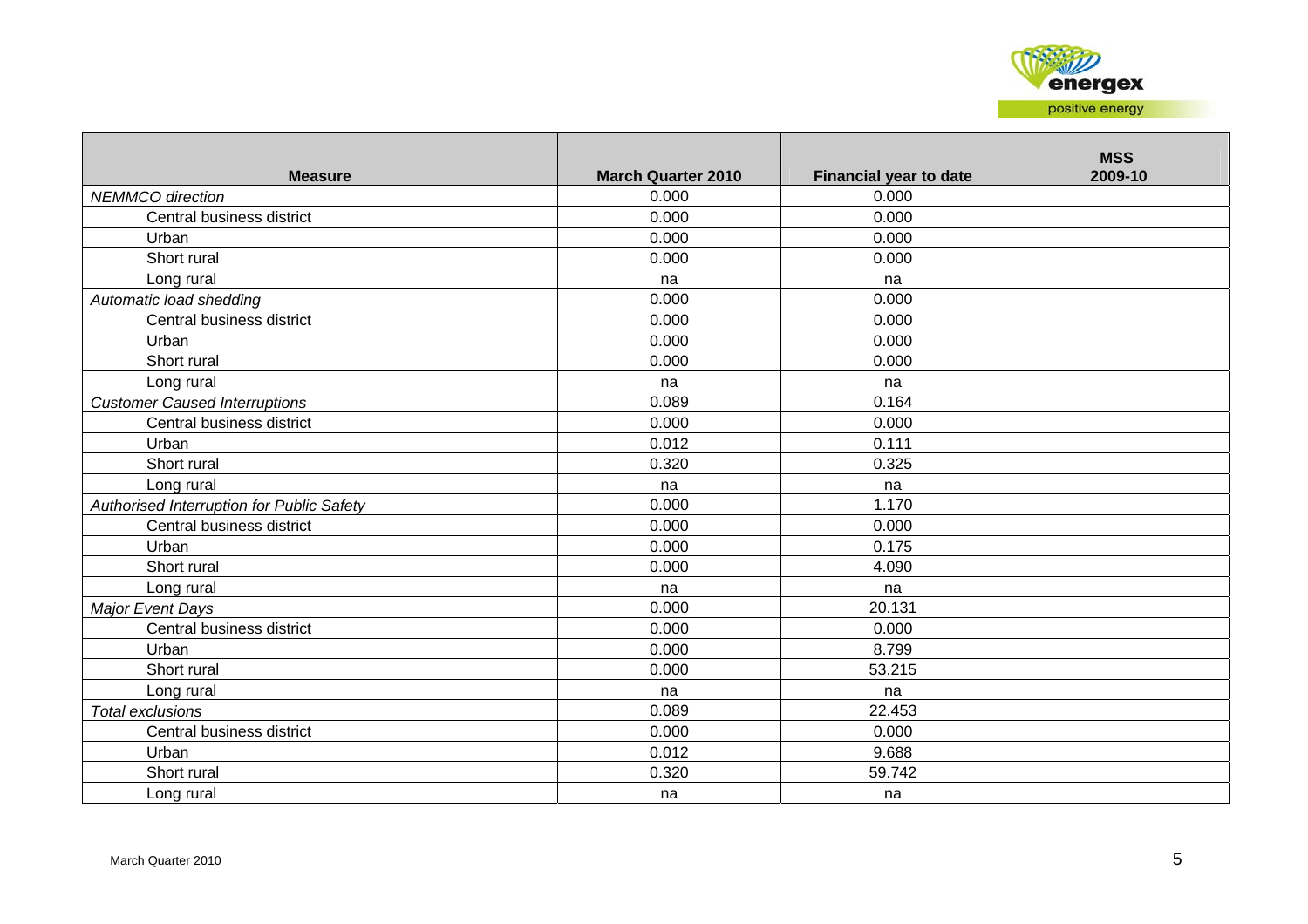

| <b>Measure</b>                                                                  | <b>March Quarter 2010</b> | <b>Financial year to date</b> | <b>MSS</b><br>2009-10 |
|---------------------------------------------------------------------------------|---------------------------|-------------------------------|-----------------------|
| Distribution system                                                             | 37.411                    | 98.846                        |                       |
| Central business district                                                       | 0.149                     | 1.147                         | 20                    |
| Urban                                                                           | 26.033                    | 72.900                        | 110                   |
| Short rural                                                                     | 71.529                    | 175.899                       | 220                   |
| Long rural                                                                      | na                        | na                            |                       |
| System Average Interruption Frequency Index (SAIFI) - (number of interruptions) |                           |                               |                       |
| Total (Including Exclusions & Major Event Days <sup>3</sup> )                   | 0.481                     | 1.435                         |                       |
| Central business district                                                       | 0.001                     | 0.082                         |                       |
| Urban                                                                           | 0.366                     | 1.102                         |                       |
| Short rural                                                                     | 0.827                     | 2.422                         |                       |
| Long rural                                                                      | na                        | na                            |                       |
| <b>Generation &amp; Transmission</b>                                            | 0.000                     | 0.052                         |                       |
| Central business district                                                       | 0.000                     | 0.000                         |                       |
| Urban                                                                           | 0.000                     | 0.038                         |                       |
| Short rural                                                                     | 0.000                     | 0.095                         |                       |
| Long rural                                                                      | na                        | na                            |                       |
| <b>NEMMCO</b> direction                                                         | 0.000                     | 0.000                         |                       |
| Central business district                                                       | 0.000                     | 0.000                         |                       |
| Urban                                                                           | 0.000                     | 0.000                         |                       |
| Short rural                                                                     | 0.000                     | 0.000                         |                       |
| Long rural                                                                      | na                        | na                            |                       |
| Automatic load shedding                                                         | 0.000                     | 0.000                         |                       |
| Central business district                                                       | 0.000                     | 0.000                         |                       |
| Urban                                                                           | 0.000                     | 0.000                         |                       |
| Short rural                                                                     | 0.000                     | 0.000                         |                       |
| Long rural                                                                      | na                        | na                            |                       |

<sup>3</sup> This reliability statistic is an overall network number i.e. is a weighted summation of the reliability results for CBD, Urban and Short Rural components of ENERGEX's network.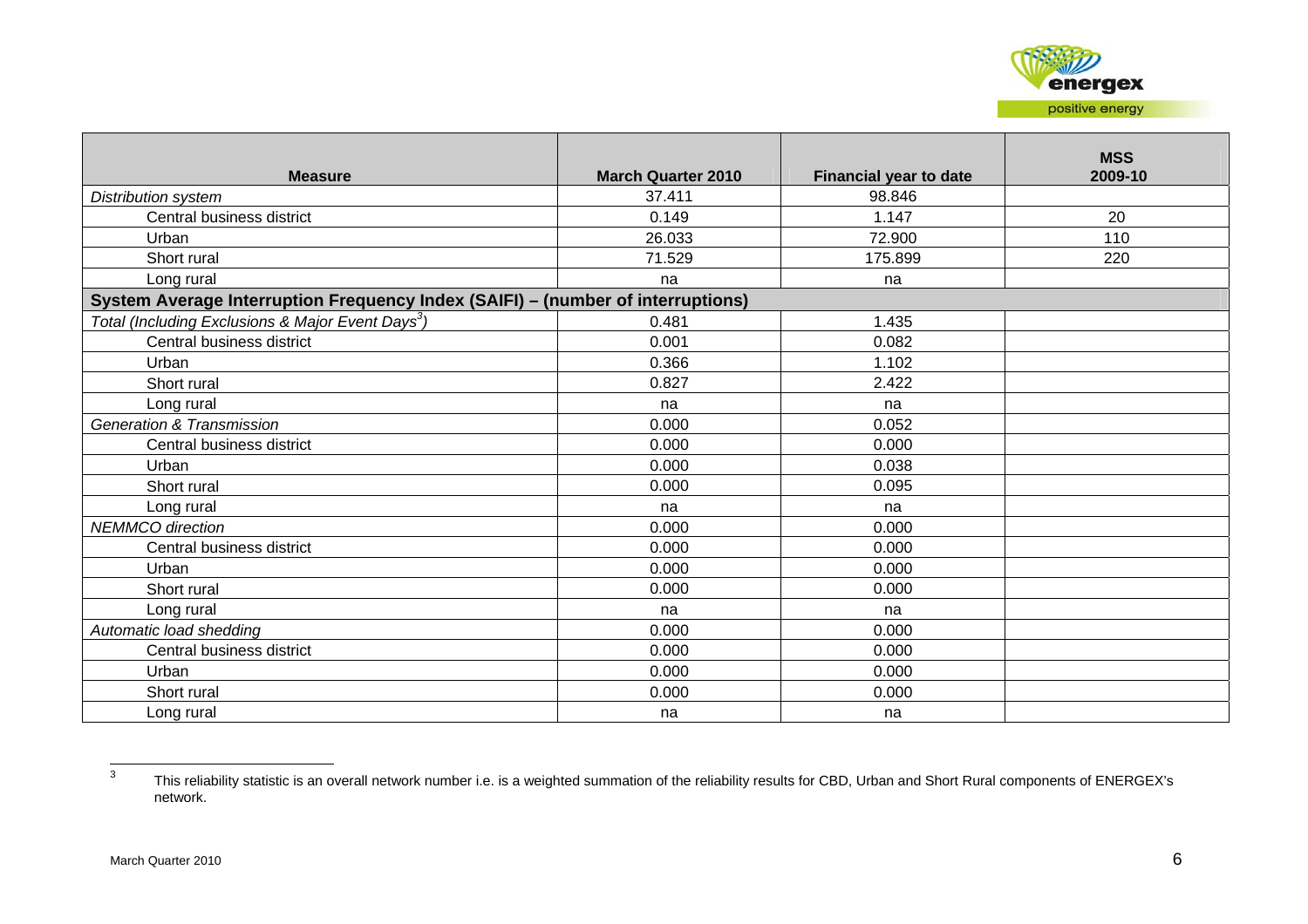| <b>Measure</b>                            | <b>March Quarter 2010</b> | <b>Financial year to date</b> | <b>MSS</b><br>2009-10 |
|-------------------------------------------|---------------------------|-------------------------------|-----------------------|
| <b>Customer Caused Interruptions</b>      | 0.000                     | 0.002                         |                       |
| Central business district                 | 0.000                     | 0.000                         |                       |
| Urban                                     | 0.000                     | 0.002                         |                       |
| Short rural                               | 0.001                     | 0.002                         |                       |
| Long rural                                | na                        | na                            |                       |
| Authorised Interruption for Public Safety | 0.000                     | 0.006                         |                       |
| Central business district                 | 0.000                     | 0.000                         |                       |
| Urban                                     | 0.000                     | 0.004                         |                       |
| Short rural                               | 0.000                     | 0.012                         |                       |
| Long rural                                | na                        | na                            |                       |
| Major Event Days                          | 0.000                     | 0.106                         |                       |
| Central business district                 | 0.000                     | 0.000                         |                       |
| Urban                                     | 0.000                     | 0.055                         |                       |
| Short rural                               | 0.000                     | 0.256                         |                       |
| Long rural                                | na                        | na                            |                       |
| <b>Total exclusions</b>                   | 0.000                     | 0.166                         |                       |
| Central business district                 | 0.000                     | 0.000                         |                       |
| Urban                                     | 0.000                     | 0.098                         |                       |
| Short rural                               | 0.001                     | 0.364                         |                       |
| Long rural                                | na                        | na                            |                       |
| Distribution system                       | 0.481                     | 1.269                         |                       |
| Central business district                 | 0.001                     | 0.082                         | 0.33                  |
| Urban                                     | 0.366                     | 1.004                         | 1.32                  |
| Short rural                               | 0.825                     | 2.059                         | 2.50                  |
| Long rural                                | na                        | na                            |                       |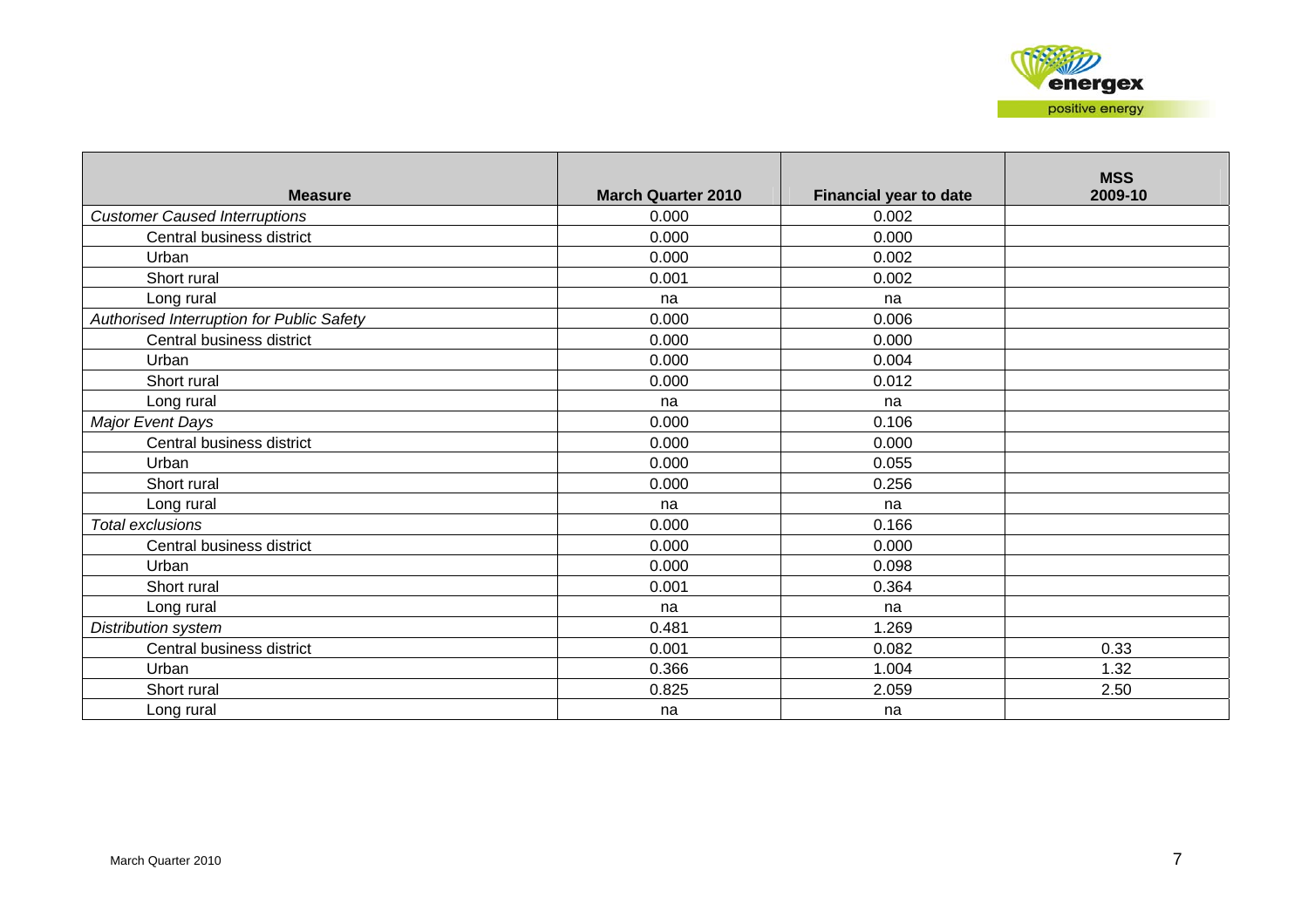

# **3.2 Additional Reliability Measures**

|                                      |              |                                                           | <b>March 2010 Quarter</b>             | <b>Year to Date</b>                    |                                       |  |
|--------------------------------------|--------------|-----------------------------------------------------------|---------------------------------------|----------------------------------------|---------------------------------------|--|
| <b>Measure</b>                       | <b>Units</b> | <b>Value</b>                                              | <b>Value</b>                          | <b>Value</b>                           | <b>Value</b>                          |  |
|                                      |              | (before removal of<br>excluded events)                    | (after removal of<br>excluded events) | (before removal of<br>excluded events) | (after removal of<br>excluded events) |  |
|                                      |              | <b>System Average Interruption Duration Index (SAIDI)</b> |                                       |                                        |                                       |  |
| <b>Planned Distribution system</b>   | minutes      | 7.861                                                     | 7.861                                 | 25.131                                 | 24.837                                |  |
| <b>CBD</b>                           | minutes      | 0.000                                                     | 0.000                                 | 0.000                                  | 0.000                                 |  |
| Urban                                | minutes      | 5.637                                                     | 5.637                                 | 17.799                                 | 17.548                                |  |
| <b>Short Rural</b>                   | minutes      | 14.542                                                    | 14.542                                | 46.794                                 | 46.370                                |  |
| <b>Unplanned Distribution system</b> | minutes      | 29.640                                                    | 29.550                                | 96.167                                 | 74.009                                |  |
| <b>CBD</b>                           | minutes      | 0.149                                                     | 0.149                                 | 1.147                                  | 1.147                                 |  |
| Urban                                | minutes      | 20.409                                                    | 20.397                                | 64.789                                 | 55.352                                |  |
| <b>Short Rural</b>                   | minutes      | 57.308                                                    | 56.988                                | 188.847                                | 129.530                               |  |
|                                      |              |                                                           |                                       |                                        |                                       |  |
| <b>Planned Distribution system</b>   | number       | 0.028                                                     | 0.028                                 | 0.092                                  | 0.091                                 |  |
| <b>CBD</b>                           | number       | 0.000                                                     | 0.000                                 | 0.000                                  | 0.000                                 |  |
| Urban                                | number       | 0.022                                                     | 0.022                                 | 0.067                                  | 0.066                                 |  |
| <b>Short Rural</b>                   | number       | 0.048                                                     | 0.048                                 | 0.166                                  | 0.164                                 |  |
| <b>Unplanned Distribution system</b> | number       | 0.453                                                     | 0.453                                 | 1.342                                  | 1.178                                 |  |
| <b>CBD</b>                           | number       | 0.001                                                     | 0.001                                 | 0.082                                  | 0.082                                 |  |
| Urban                                | number       | 0.345                                                     | 0.345                                 | 1.035                                  | 0.937                                 |  |
| <b>Short Rural</b>                   | number       | 0.779                                                     | 0.777                                 | 2.257                                  | 1.894                                 |  |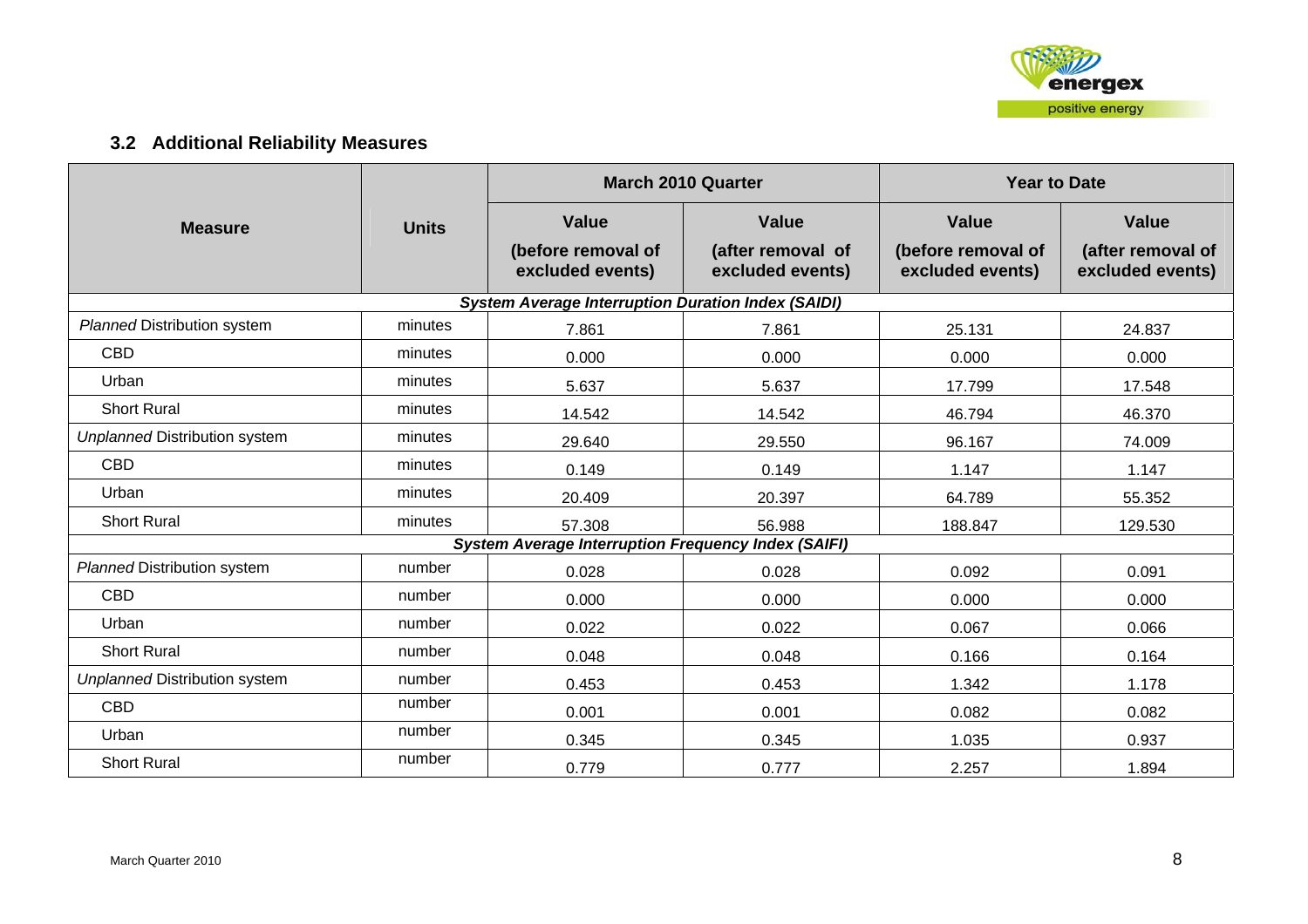

## **4. EXPLANATION FOR EXCEEDING MSS**

| <b>Explanation</b> | <b>Exceeded MSS</b> |
|--------------------|---------------------|
| Not applicable     |                     |

# **5. DESCRIPTION OF MAJOR EVENT DAYS**

| <b>Description of Events</b> | <b>Date</b>      |
|------------------------------|------------------|
| Severe Storms Struck ENERGEX | 13 October 2009  |
| Severe Storms Struck ENERGEX | 29 November 2009 |
| Severe Storms Struck ENERGEX | 22 December 2009 |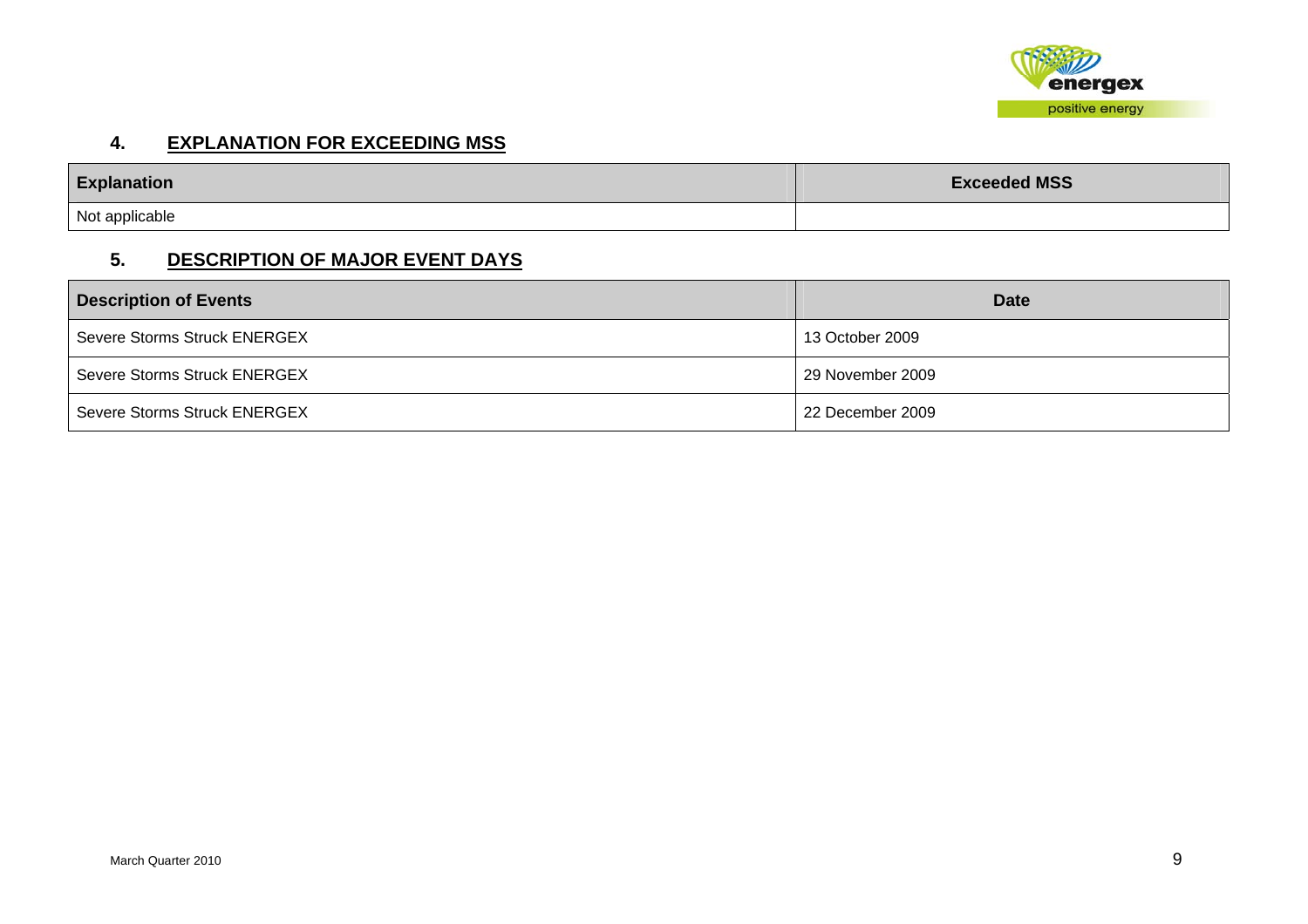

## **6. GUARANTEED SERVICE LEVELS – DISTRIBUTION**

| <b>GSL Description</b>                                                      | <b>No. of Claims</b><br>Paid for | Total \$'s<br><b>Paid for</b> | <b>No of Claims</b><br><b>Rejected</b> | <b>Cumulative No. of</b><br><b>Claims for financial</b> | <b>Cumulative \$'s</b><br><b>Paid for financial</b> | <b>Cumulative No of</b><br><b>Claims Rejected</b> |
|-----------------------------------------------------------------------------|----------------------------------|-------------------------------|----------------------------------------|---------------------------------------------------------|-----------------------------------------------------|---------------------------------------------------|
|                                                                             | <b>Period</b>                    | <b>Period</b>                 | for Period                             | <b>YTD</b>                                              | <b>YTD</b>                                          | for financial YTD                                 |
| <b>Non notification Planned</b>                                             |                                  |                               |                                        |                                                         |                                                     |                                                   |
| <b>Interruption - Business</b><br>$(GSL = $50)$                             |                                  | 50                            |                                        | $\overline{2}$                                          | 100                                                 | $\overline{2}$                                    |
| <b>Non notification Planned</b>                                             |                                  |                               |                                        |                                                         |                                                     |                                                   |
| Interruption-                                                               | 6                                | 120                           | $\overline{c}$                         | 23                                                      | 460                                                 | 18                                                |
| <b>Residential</b><br>$(GSL = $20)$                                         |                                  |                               |                                        |                                                         |                                                     |                                                   |
| $\overline{\text{New}}$ Connection -                                        |                                  |                               |                                        |                                                         |                                                     |                                                   |
| <b>Failure to Complete</b><br>$(GSL = $40/day$ late)                        | 30                               | 4,240                         | 0                                      | 93                                                      | 16,120                                              | $\mathbf 0$                                       |
| <b>Wrongful Disconnection</b><br>$(GSL = $100)$                             | 39                               | 3,900                         | $\overline{2}$                         | 120                                                     | 12,000                                              | 3                                                 |
| <b>Failure to Reconnect</b><br>$(GSL = $40/day$ late)                       | 69                               | 5,800                         | 0                                      | 203                                                     | 15,520                                              | 1                                                 |
| Hot Water Complaint -<br><b>Failure to attend</b><br>$(GSL = $40/day$ late) | 0                                | 0                             | 0                                      | 0                                                       | $\mathbf 0$                                         | $\mathbf 0$                                       |
| <b>Missed Scheduled</b><br><b>Appointment</b><br>$(GSL = $40)$              | $\overline{7}$                   | 280                           | 0                                      | 12                                                      | 480                                                 | $\pmb{0}$                                         |
| <b>Reliability - interruption</b><br>duration<br>$(GSL = $80)$              | 0                                | $\mathbf 0$                   |                                        | $\overline{2}$                                          | 160                                                 | $\,6\,$                                           |
| <b>Reliability - interruption</b><br>frequency<br>$(GSL = $80)$             | $\Omega$                         | 0                             |                                        | 0                                                       | 0                                                   | 3                                                 |
| Total:                                                                      | 152                              | 14,390                        | 7                                      | 455                                                     | 44,840                                              | 33                                                |